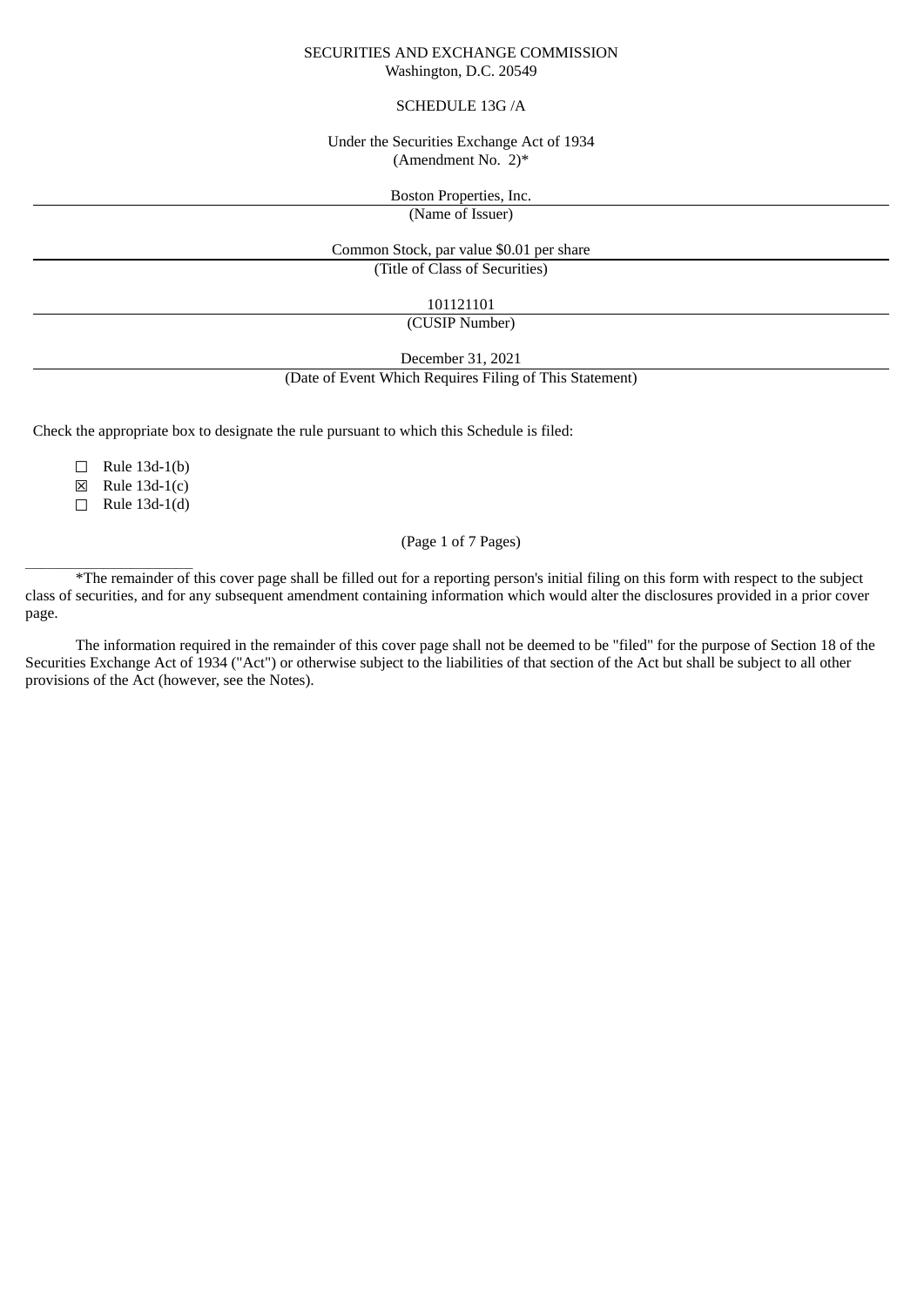| 1                                                                                                                              | <b>NAME OF REPORTING PERSON</b><br><b>TCI Fund Management Limited</b>      |                                           |  |  |  |
|--------------------------------------------------------------------------------------------------------------------------------|----------------------------------------------------------------------------|-------------------------------------------|--|--|--|
| $\overline{2}$                                                                                                                 | CHECK THE APPROPRIATE BOX IF A MEMBER OF A GROUP<br>(a) $\Box$<br>(b)      |                                           |  |  |  |
| 3                                                                                                                              | <b>SEC USE ONLY</b>                                                        |                                           |  |  |  |
| $\boldsymbol{4}$                                                                                                               | CITIZENSHIP OR PLACE OF ORGANIZATION<br><b>United Kingdom</b>              |                                           |  |  |  |
| <b>NUMBER OF</b><br><b>SHARES</b><br><b>BENEFICIALLY</b><br><b>OWNED BY</b><br><b>EACH</b><br><b>REPORTING</b><br>PERSON WITH: | 5                                                                          | <b>SOLE VOTING POWER</b><br>$\Omega$      |  |  |  |
|                                                                                                                                | 6                                                                          | <b>SHARED VOTING POWER</b><br>12,458,851  |  |  |  |
|                                                                                                                                | 7                                                                          | <b>SOLE DISPOSITIVE POWER</b><br>$\Omega$ |  |  |  |
|                                                                                                                                | 8                                                                          | SHARED DISPOSITIVE POWER<br>12,458,851    |  |  |  |
| 9                                                                                                                              | AGGREGATE AMOUNT BENEFICIALLY OWNED BY EACH REPORTING PERSON<br>12,458,851 |                                           |  |  |  |
| <b>10</b>                                                                                                                      | CHECK BOX IF THE AGGREGATE AMOUNT IN ROW (9) EXCLUDES CERTAIN SHARES       |                                           |  |  |  |
| 11                                                                                                                             | PERCENT OF CLASS REPRESENTED BY AMOUNT IN ROW (9)<br>7.96%                 |                                           |  |  |  |
| 12                                                                                                                             | TYPE OF REPORTING PERSON<br>CO                                             |                                           |  |  |  |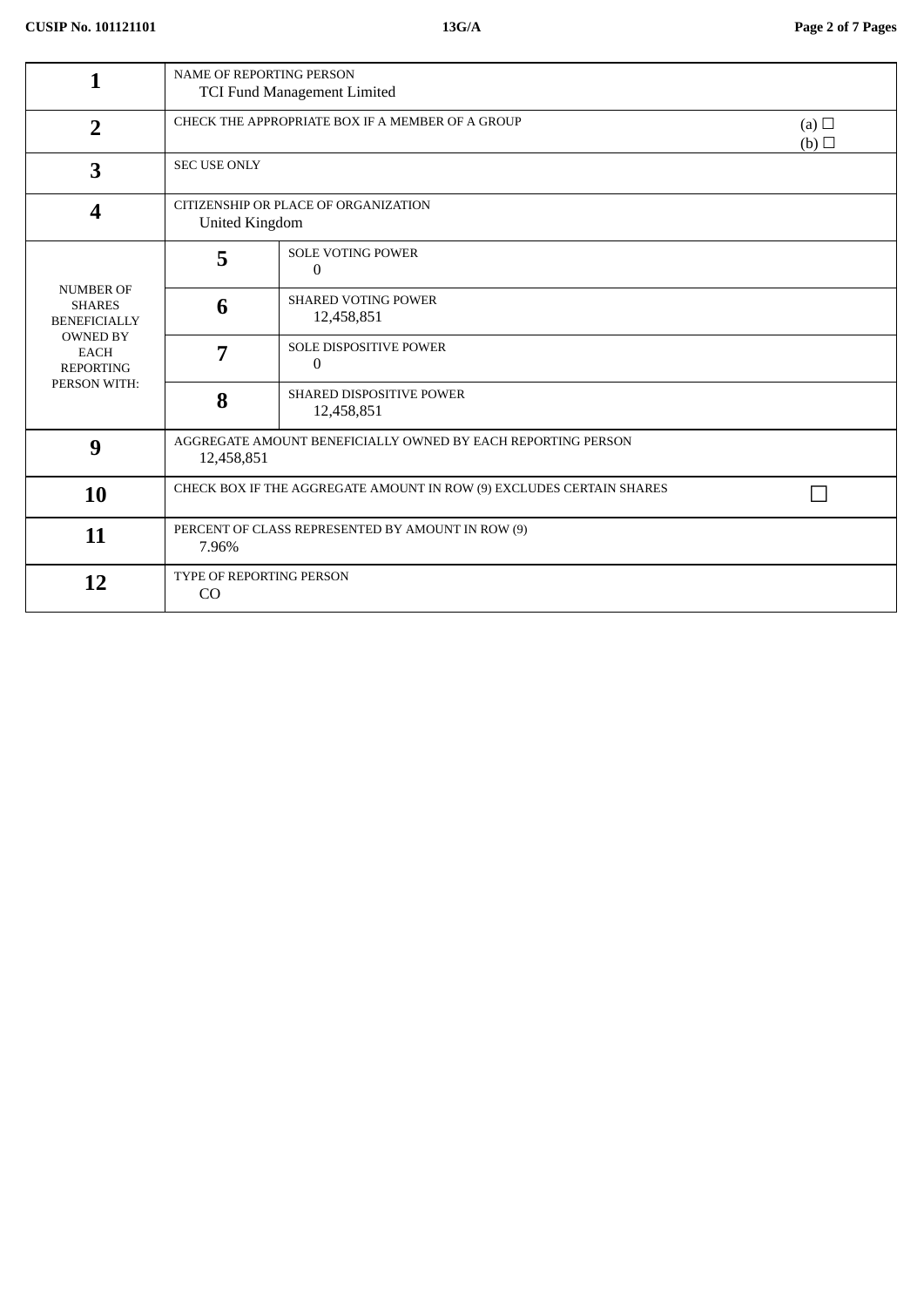| 1                                                                                                                              | <b>NAME OF REPORTING PERSON</b><br>Christopher Hohn                        |                                           |  |  |  |
|--------------------------------------------------------------------------------------------------------------------------------|----------------------------------------------------------------------------|-------------------------------------------|--|--|--|
| $\overline{2}$                                                                                                                 | CHECK THE APPROPRIATE BOX IF A MEMBER OF A GROUP<br>(a) $\Box$<br>(b)      |                                           |  |  |  |
| 3                                                                                                                              | <b>SEC USE ONLY</b>                                                        |                                           |  |  |  |
| $\boldsymbol{4}$                                                                                                               | CITIZENSHIP OR PLACE OF ORGANIZATION<br><b>United Kingdom</b>              |                                           |  |  |  |
| <b>NUMBER OF</b><br><b>SHARES</b><br><b>BENEFICIALLY</b><br><b>OWNED BY</b><br><b>EACH</b><br><b>REPORTING</b><br>PERSON WITH: | 5                                                                          | <b>SOLE VOTING POWER</b><br>$\Omega$      |  |  |  |
|                                                                                                                                | 6                                                                          | <b>SHARED VOTING POWER</b><br>12,458,851  |  |  |  |
|                                                                                                                                | 7                                                                          | <b>SOLE DISPOSITIVE POWER</b><br>$\Omega$ |  |  |  |
|                                                                                                                                | 8                                                                          | SHARED DISPOSITIVE POWER<br>12,458,851    |  |  |  |
| 9                                                                                                                              | AGGREGATE AMOUNT BENEFICIALLY OWNED BY EACH REPORTING PERSON<br>12,458,851 |                                           |  |  |  |
| 10                                                                                                                             | CHECK BOX IF THE AGGREGATE AMOUNT IN ROW (9) EXCLUDES CERTAIN SHARES       |                                           |  |  |  |
| 11                                                                                                                             | PERCENT OF CLASS REPRESENTED BY AMOUNT IN ROW (9)<br>7.96%                 |                                           |  |  |  |
| 12                                                                                                                             | TYPE OF REPORTING PERSON<br>IN                                             |                                           |  |  |  |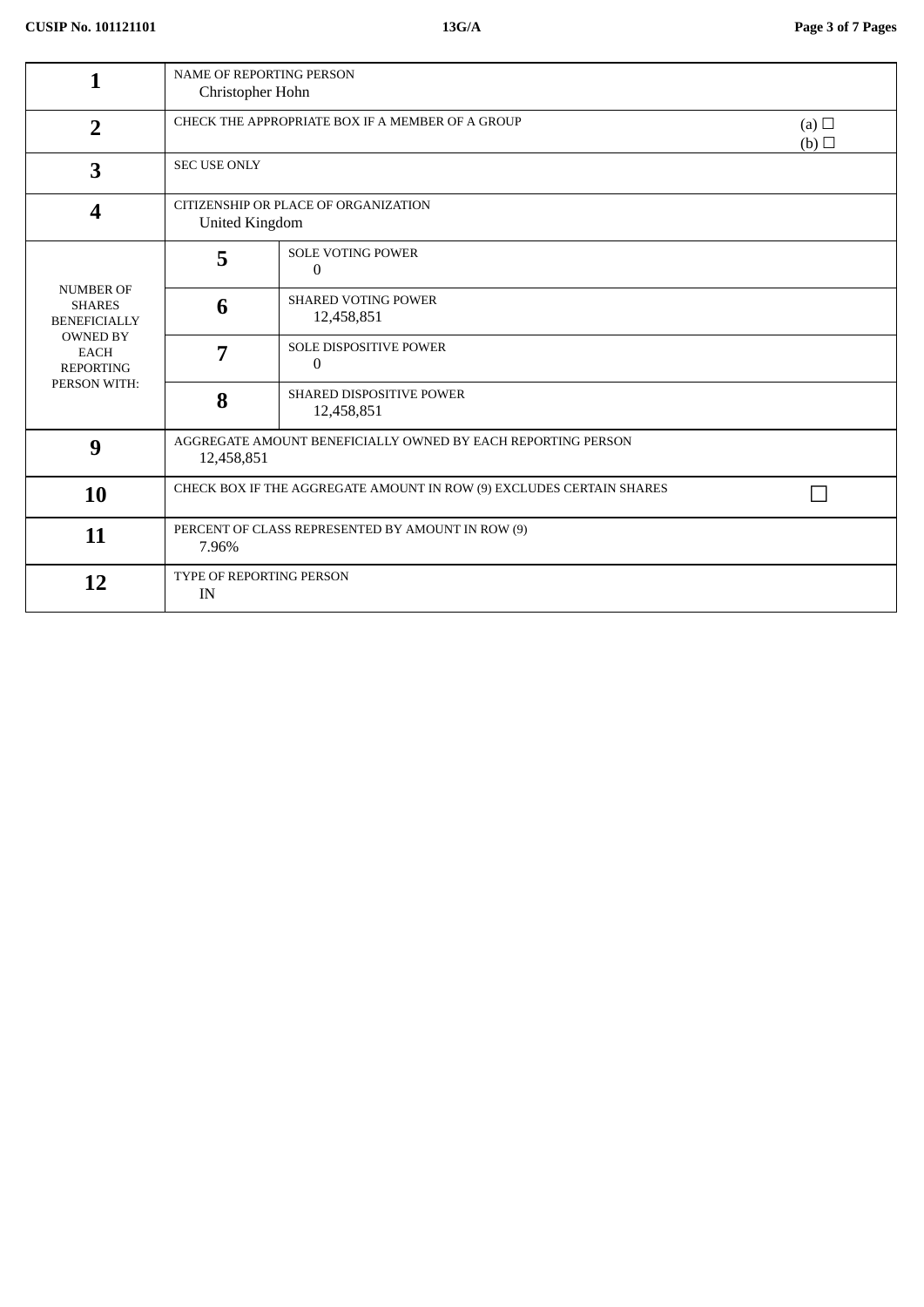| Item $1(a)$ . | <b>NAME OF ISSUER</b><br>The name of the issuer is Boston Properties, Inc. (the "Company").                                                                                                                                                                                                                                           |                     |                                                                                                                                                               |  |  |  |
|---------------|---------------------------------------------------------------------------------------------------------------------------------------------------------------------------------------------------------------------------------------------------------------------------------------------------------------------------------------|---------------------|---------------------------------------------------------------------------------------------------------------------------------------------------------------|--|--|--|
| Item $1(b)$ . | <b>ADDRESS OF ISSUER'S PRINCIPAL EXECUTIVE OFFICES</b><br>The Company's principal executive offices are located at Prudential Center, 800 Boylston Street, Suite 1900, Boston,<br>Massachusetts 02199-8103.                                                                                                                           |                     |                                                                                                                                                               |  |  |  |
| Item $2(a)$ . | <b>NAME OF PERSON FILING</b>                                                                                                                                                                                                                                                                                                          |                     |                                                                                                                                                               |  |  |  |
|               | (i) TCI Fund Management Limited, a United Kingdom private limited company ("TCIF UK"), with respect to the<br>Shares (as defined in Item 2(d) below), held by The Children's Investment Master Fund, a Cayman Islands exempted<br>company (the "TCI Fund") and CIFF Capital UK LP, a United Kingdom limited partnership ("CIFF"); and |                     |                                                                                                                                                               |  |  |  |
|               |                                                                                                                                                                                                                                                                                                                                       |                     | (ii) Christopher Hohn ("Mr. Hohn", and together with TCIF UK, the "Reporting Persons"), with respect to the Shares<br>directly held by the TCI Fund and CIFF. |  |  |  |
| Item $2(b)$ . | ADDRESS OF PRINCIPAL BUSINESS OFFICE OR, IF NONE, RESIDENCE                                                                                                                                                                                                                                                                           |                     |                                                                                                                                                               |  |  |  |
|               | (i) TCIF UK: 7 Clifford Street, London, W1S 2FT, United Kingdom;                                                                                                                                                                                                                                                                      |                     |                                                                                                                                                               |  |  |  |
|               | (ii) Mr. Hohn: 7 Clifford Street, London, W1S 2FT, United Kingdom.                                                                                                                                                                                                                                                                    |                     |                                                                                                                                                               |  |  |  |
| Item $2(c)$ . | <b>CITIZENSHIP</b>                                                                                                                                                                                                                                                                                                                    |                     |                                                                                                                                                               |  |  |  |
|               | TCIF UK is a private limited company organized under the laws of the United Kingdom. Mr. Hohn is a citizen of the<br>United Kingdom.                                                                                                                                                                                                  |                     |                                                                                                                                                               |  |  |  |
| Item $2(d)$ . | TITLE OF CLASS OF SECURITIES                                                                                                                                                                                                                                                                                                          |                     |                                                                                                                                                               |  |  |  |
|               | Common Stock, par value \$0.01 per share (the "Shares")                                                                                                                                                                                                                                                                               |                     |                                                                                                                                                               |  |  |  |
| Item $2(e)$ . |                                                                                                                                                                                                                                                                                                                                       | <b>CUSIP NUMBER</b> |                                                                                                                                                               |  |  |  |
|               | 101121101                                                                                                                                                                                                                                                                                                                             |                     |                                                                                                                                                               |  |  |  |
| Item 3.       | IF THIS STATEMENT IS FILED PURSUANT TO Rules 13d-1(b), OR 13d-2(b) OR (c), CHECK WHETHER<br>THE PERSON FILING IS A:                                                                                                                                                                                                                   |                     |                                                                                                                                                               |  |  |  |
|               | (a)                                                                                                                                                                                                                                                                                                                                   | $\Box$              | Broker or dealer registered under Section 15 of the Act;                                                                                                      |  |  |  |
|               | (b)                                                                                                                                                                                                                                                                                                                                   | $\Box$              | Bank as defined in Section $3(a)(6)$ of the Act;                                                                                                              |  |  |  |

(c)  $\Box$  Insurance company as defined in Section 3(a)(19) of the Act;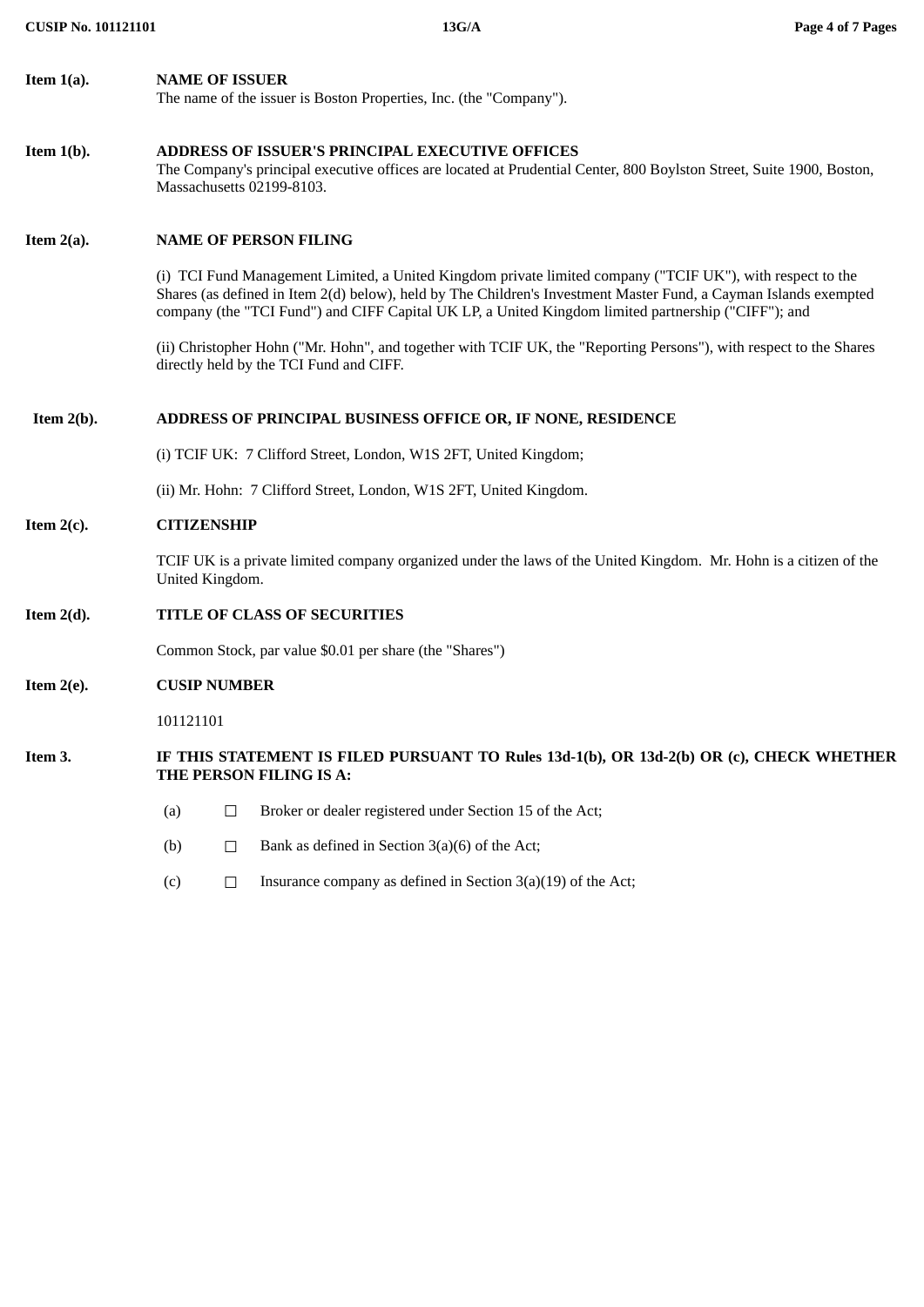- (d) ☐ Investment company registered under Section 8 of the Investment Company Act of 1940;
- (e)  $\Box$  An investment adviser in accordance with Rule 13d-1(b)(1)(ii)(E);
- (f)  $\Box$  An employee benefit plan or endowment fund in accordance with Rule 13d-1(b)(1)(ii)(F);
- (g)  $\Box$  A parent holding company or control person in accordance with Rule 13d-1(b)(1)(ii)(G);
- (h)  $\Box$  A savings association as defined in Section 3(b) of the Federal Deposit Insurance Act;
- (i)  $\Box$  A church plan that is excluded from the definition of an investment company under Section 3(c)(14) of the Investment Company Act;
- (j)  $\Box$  A non-U.S. institution in accordance with Rule 13d-1(b)(1)(ii)(J);
- (k)  $\Box$  Group, in accordance with Rule 13d-1(b)(1)(ii)(K).

\_\_\_\_\_\_\_\_\_\_\_\_\_\_\_\_\_\_\_\_\_\_\_\_\_\_\_\_\_\_\_\_\_\_\_\_\_\_\_\_\_\_\_\_\_

If filing as a non-U.S. institution in accordance with Rule 13d-1(b)(1)(ii)(J), please specify the type of institution:

#### **Item 4. OWNERSHIP**

The percentages used herein are calculated based upon 156,544,849 Shares reported to be outstanding as of December 31, 2021, as reported in Exhibit 99.1 of the Company's Current Report on Form 8-K filed by the Company with the Securities and Exchange Commission on January 26, 2022.

The information required by Items 4(a) - (c) is set forth in Rows 5 - 11 of the cover page for each of the Reporting Persons and is incorporated herein by reference.

TCIF UK is the investment manager of both TCI Fund and CIFF. Christopher Hohn is the Managing Director of TCIF UK. By reason of the provisions of Rule 13d-3 of the Act, Mr. Hohn may be deemed to beneficially own the Shares held by the TCI Fund and CIFF.

The filing of this statement should not be construed as an admission that any of the Reporting Persons is, for the purposes of Sections 13 of the Securities Exchange Act of 1934, the beneficial owner of the Shares reported herein.

#### **Item 5. OWNERSHIP OF FIVE PERCENT OR LESS OF A CLASS**

Not applicable.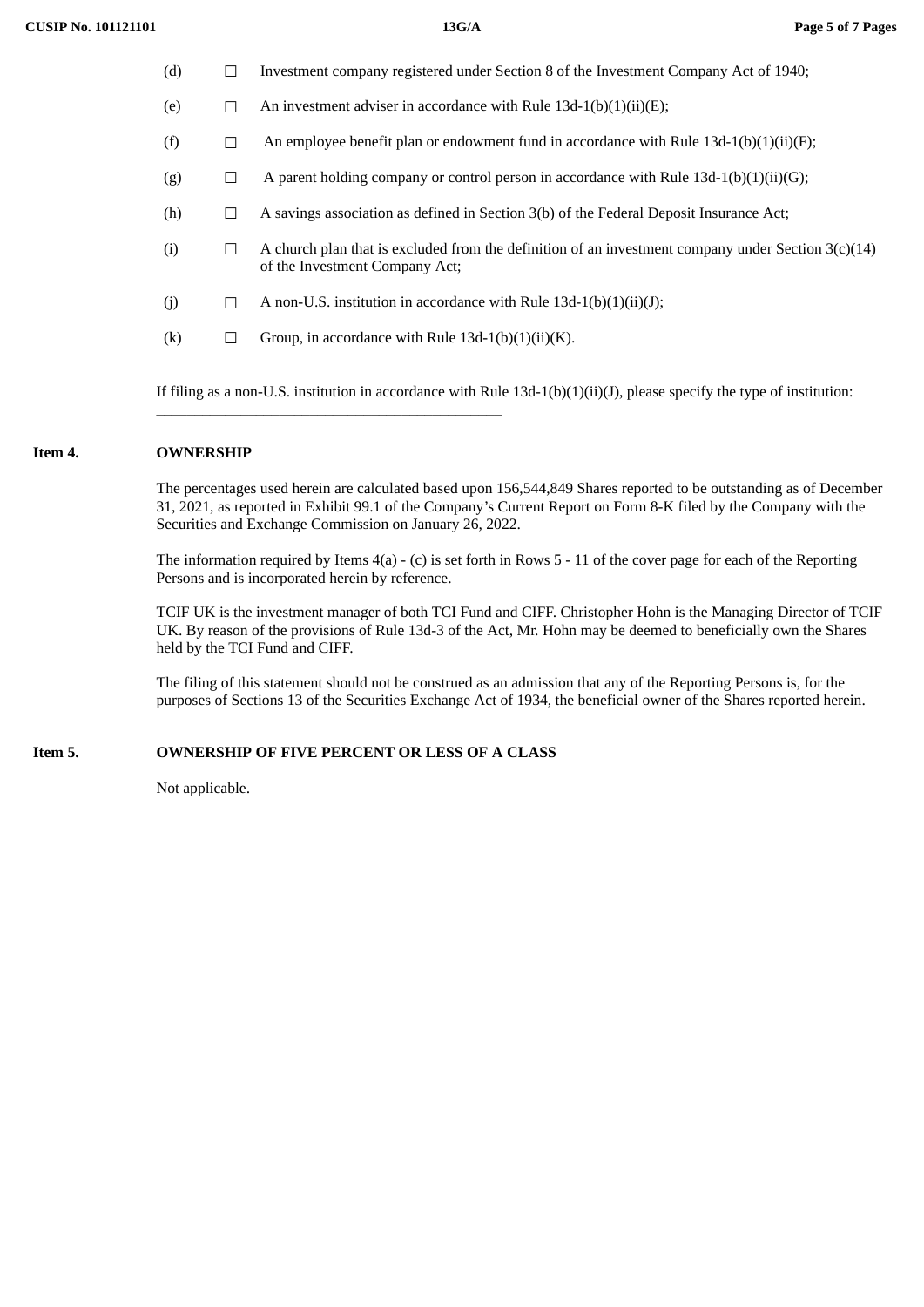| Item 6.  | <b>OWNERSHIP OF MORE THAN FIVE PERCENT ON BEHALF OF ANOTHER PERSON</b>                                                                                                                                                                             |
|----------|----------------------------------------------------------------------------------------------------------------------------------------------------------------------------------------------------------------------------------------------------|
|          | See Item 2 and Item 4.                                                                                                                                                                                                                             |
| Item 7.  | <b>IDENTIFICATION AND CLASSIFICATION OF THE SUBSIDIARY WHICH ACQUIRED THE SECURITY</b><br>BEING REPORTED ON BY THE PARENT HOLDING COMPANY OR CONTROL PERSON                                                                                        |
|          | Not applicable.                                                                                                                                                                                                                                    |
| Item 8.  | <b>IDENTIFICATION AND CLASSIFICATION OF MEMBERS OF THE GROUP</b>                                                                                                                                                                                   |
|          | Not applicable.                                                                                                                                                                                                                                    |
| Item 9.  | <b>NOTICE OF DISSOLUTION OF GROUP</b>                                                                                                                                                                                                              |
|          | Not applicable.                                                                                                                                                                                                                                    |
| Item 10. | <b>CERTIFICATION</b>                                                                                                                                                                                                                               |
|          | Each of the Reporting Persons hereby makes the following certification:                                                                                                                                                                            |
|          | By signing below each Reporting Person certifies that, to the best of his or its knowledge and belief, the securities<br>referred to above were not acquired and are not held for the purpose of or with the effect of changing or influencing the |

any transaction having that purpose or effect.

control of the issuer of the securities and were not acquired and are not held in connection with or as a participant in